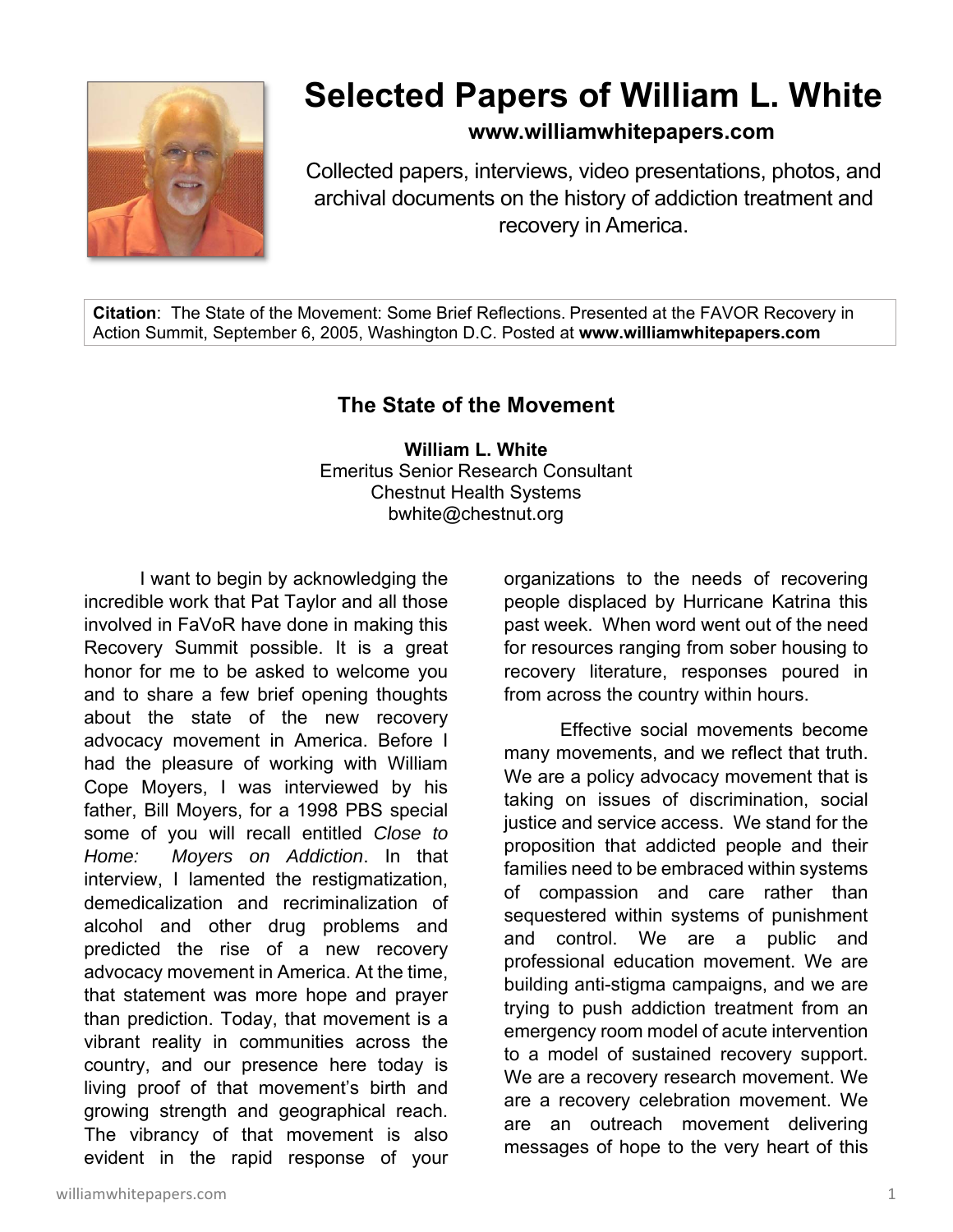country's cultures of addiction. We are a post-treatment recovery support movement—a housing movement, a jobs movement, a back-to-school movement, a health maintenance movement. We are a movement whose vision is to transform communities across this country into recovery sanctuaries. We are many movements.

 What these movements are doing collectively is pushing this country's response to severe alcohol and other drug problems from a pathology paradigm and a treatment paradigm to a recovery paradigm. Let me explain this shift with a brief story.

Some years ago, I arranged to interview a number of old-timers about the early history of treatment in the Southwest, and was fortunate to have a number of people with decades of sobriety and a lot of direct knowledge of the relationship between early AA and treatment in the Southwest. When we took a break in the interviewing Searcy W., the oldest of the old-timers, asked, me, "Bill, what is this research stuff you are involved in?" I explained that I helped conduct treatment follow-up studies with people after they left treatment and proudly noted a few of our studies that were following people out as long as five years after treatment. He mused, "Five years? Very impressive," and then asked me, "What does your research tell you about characters like us (waving his arm to embrace the listening old-timers)? It was a stunning question. I had to admit to him that from the standpoint of science, we knew almost nothing about long-term recovery. Searcy's probing question haunted me in the weeks following my visit and led to my eventual resolve that whatever time I had left in my career would be dedicated to the study of recovery.

As a culture, we fill whole libraries with knowledge about psychoactive drugs, addiction, and addiction treatment. The

problems of addiction are dramatically visible, but the solutions remain invisible and the best kept secrets in the country. We are here today to declare that it is time we honored and studied the solutions to these problems found in the lives of millions of recovering people all over this country and that the lessons learned should be used to widen the portal of entry into recovery. That shift in paradigms has begun as a result of the new recovery advocacy movement and is one of our most historically significant accomplishments to date.

 New grassroots advocacy organizations are being formed every day and many of our organizations are growing in size, influence and effectiveness. The fact that the new recovery advocacy movement is coming of age means that we will face the struggles that characterize all successful social movements. An action agenda is emerging that includes some of the movement's most important internal issues. I offer these thoughts not as the last word on these issues but as an open invitation for our discussions in the next few days.

 We're going to have to continually back up and regenerate consensus on the core ideas and public messages that will serve as the foundation of this movement. We must guard against the corrupting influence of government and private money in this process by keeping our eyes on the prize of recovery and not exclusively on what ideas and programs are fundable. We have to find ways that the recovery community itself can assume a central role in providing the time, talent and financial resources that will sustain this movement, and we have to bring diverse elements of the recovery community to define our core ideas and strategies. Ironically, generating consensus on a definition of recovery may be the most difficult part of building this conceptual foundation. The proposition that there are multiple pathways to recovery has been one of our key kinetic ideas. It is time for us to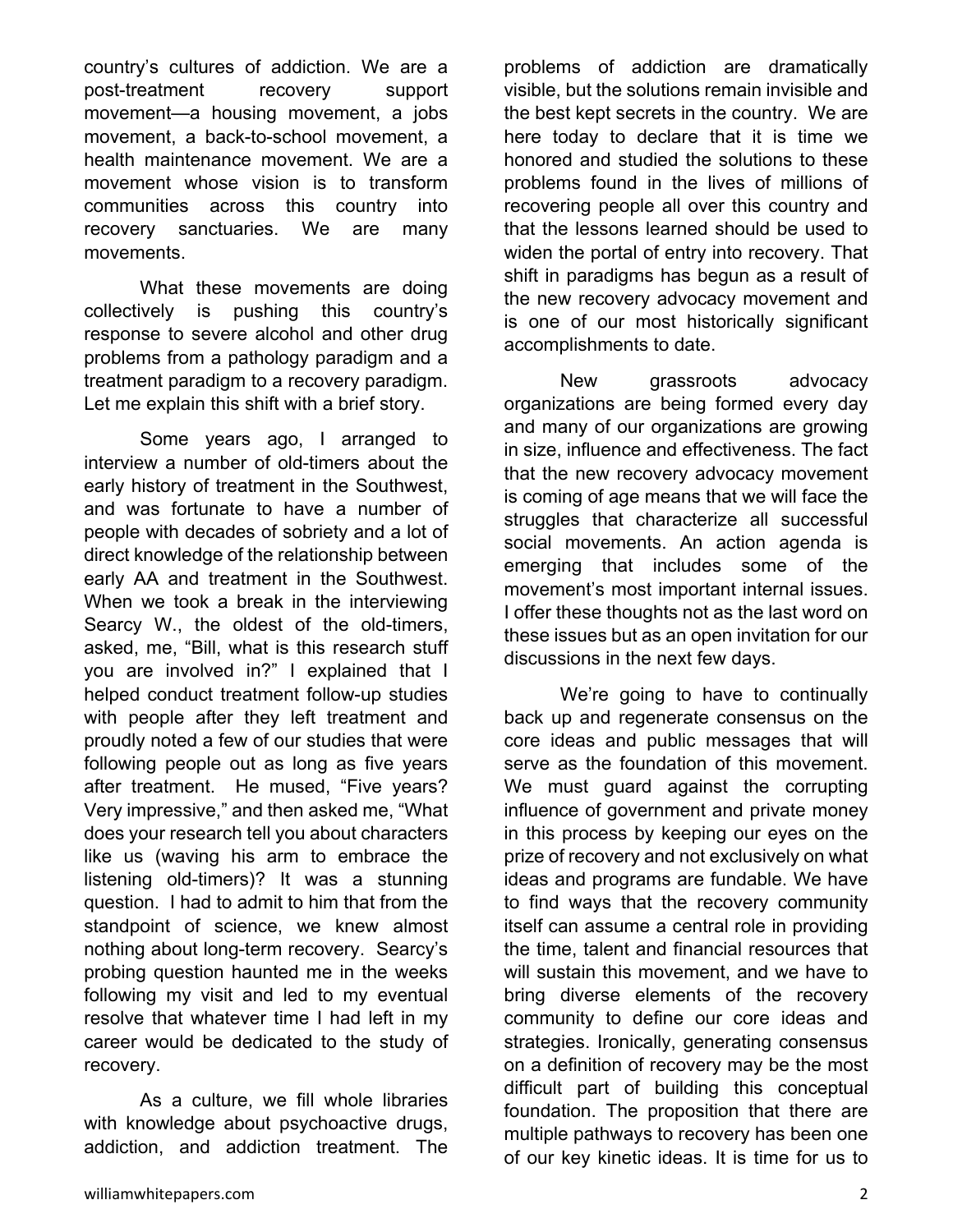define *recovery,* chart those pathways and then protect this precious concept from commodification and commercialization as the movement spreads and matures.

We are facing decisions on how to transition from local grassroots organizations into a national movement and there is the inevitable question of which national organization should represent this movement. The agendas emerging within this movement are so diverse it is possible that no single organization could effectively represent all of them. The NAACP, Urban League, SCLC, CORE and SNCC all contributed to the successes of the civil rights movement. We already have multiple organizations working for us at a national level. This is not something to be mourned but evidence of our coming of age. Given the diversity of recovery communities in the United States, a single national recovery advocacy organization is unlikely and perhaps not even desirable. We need FaVoR, NCADD, the Johnson Institute, the Legal Action Center, CSAT's RCSP, the National Alliance of Methadone Advocates and others, but we must also have the leaders of these organizations talking to one another and defining common ground on days our multiple movements must stand together.

 We are facing questions about whether recovery support services should be integrated in to the existing treatment system or should be delivered through freestanding organizations. I think at this point in time we need to do both and rigorously evaluate both models. This issue should be decided not by bias or institutional interests but by scientific studies that answers the question of which models generate the highest rates of successful recovery initiation and maintenance and whether these outcomes differ across different populations of people seeking recovery. We need to codify these emerging models and subject them to scientific studies and to the scrutiny of community Elders who carry the history and wisdom of our communities.

 We are facing questions about how to transfer ideas and replicable advocacy and recovery support programs from one community to another. We may eventually need recovery advocacy support centers whose charge will be to describe and transfer our emerging technologies and train new recovery advocates and recovery coaches. FaVoR, NCADD, the Johnson Institute and CSAT's RCSP have all helped provide some of this connecting tissue to date, but the need for information exchange, training and technical assistance outstrips the current capacities of all of these organizations. Perhaps it is time CSAT's Addiction Technology Transfer Centers became Recovery Technology Transfer Centers and broadened their mission to include the dissemination of emerging models for designing and delivering recovery support services.

 As we are coming of age, we are also becoming more visible. Our growing numbers and influence will render us targets of powerful political and economic interests. Threatened interests from treatment agencies to the alcohol industry will seek to influence us, colonize us and, in some cases, discredit us. We need to develop protective shields for our organizations and our leaders. We need to examine our own internal vulnerabilities and make sure everything from our personal conduct to our finances can pass close public scrutiny. We need guidance on how to negotiate our way through the world of hard-core politics without losing our founding vision and core values. We must build broad community constituencies to enhance our power and protect ourselves.

 As a movement, we face many needs, but perhaps none more critical than that of leadership development and succession. Some of the first generation of